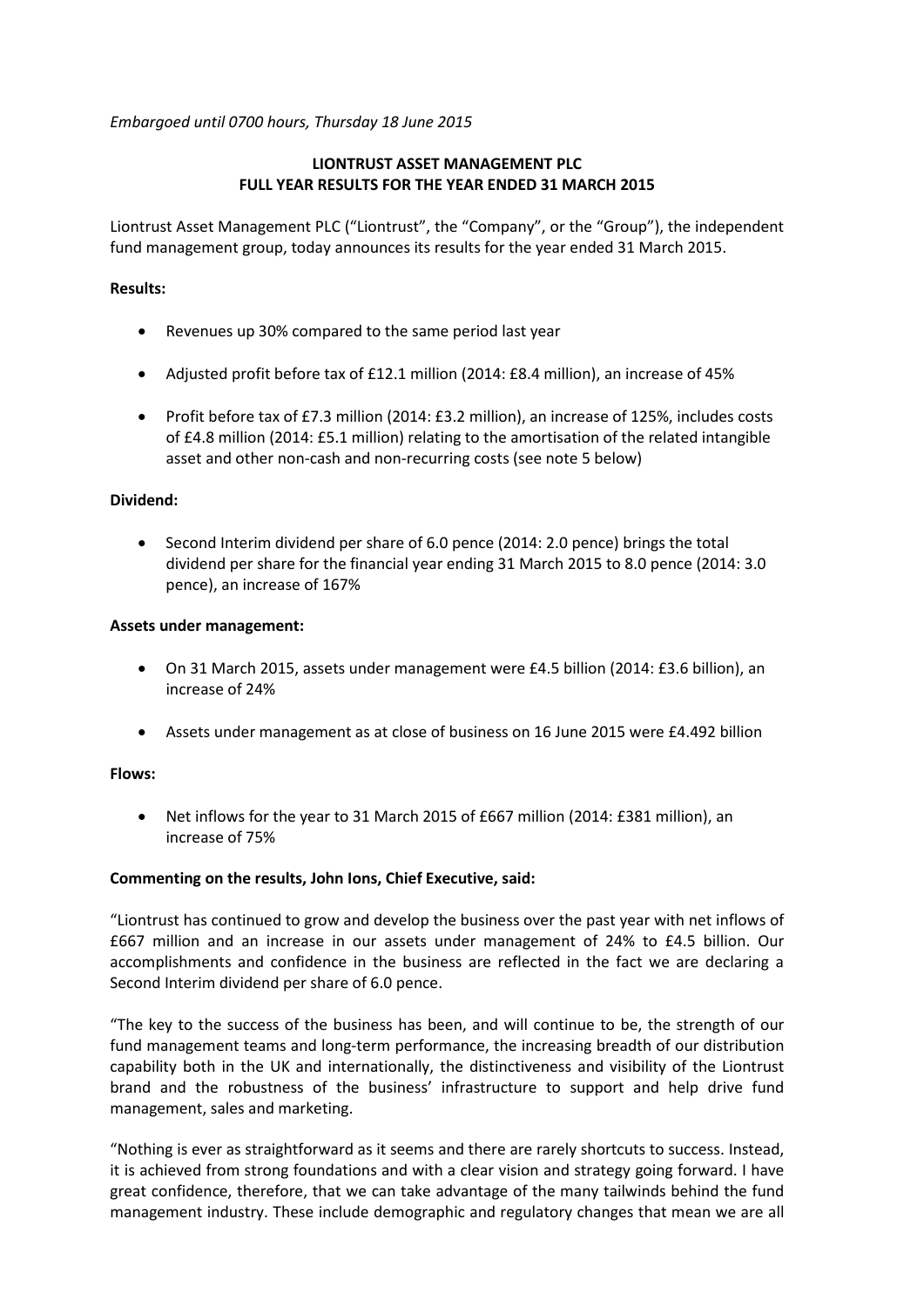going to have to take more responsibility for saving for our retirement. I am also encouraged by our increased distribution in continental Europe which offers significant potential for growing our AuM.

"We continue to focus on adding value to our clients' investments through strict adherence to our investment processes and always striving to ensure we offer the highest client servicing standards. This has been and will continue to be the corner stone of our success."

### **For further information please contact:**

**Liontrust Asset Management 020 7412 1700**  John Ions, Vinay Abrol **www.liontrust.co.uk** Simon Hildrey – Head of Marketing & Distribution Strategy

**Numis Securities Limited 020 7260 1000** Charles Farquhar, Andrew Holloway

### **Chairman's Statement**

### Introduction

I am delighted to report that our company has enjoyed a very successful year. We have delivered significant increases in revenues, profits, earnings and assets under management ("AuM"). This has enabled us to declare a Second Interim dividend per share of 6.0 pence, which brings the total dividend per share for the financial year ending 31 March 2015 to 8.0 pence. This represents 42% of adjusted earnings per share on a diluted basis (excluding performance fees).

We have met our strategic objectives this year, including outperformance, effective distribution and being a profitable business in pursuit of realising our vision of becoming one of the leading fund management companies in the UK and internationally, renowned for consistently adding value to clients' investment portfolios.

This success has been achieved through the hard work of everyone at Liontrust, the continued excellence of our fund management performance, further diversifying our client base in the UK and internationally and our burgeoning brand.

This is not to deny that we have faced a number of challenges. Investors were nervous about the UK stock market in the run-up to the General Election in May as politicians ratcheted up their populist rhetoric. We are now confronted with the prospect of up to two years of campaigning before the referendum to decide whether the UK stays in the EU. Of course, such uncertainty produces winners as well as losers and we aim to help our investors navigate such periods.

As ever, there are investors who are anxious about the future direction of investment markets, especially in regards to the liquidity of bond markets. This is an example of why we are continuing to diversify our fund management capability, particularly into alternative investments as we have done with the recent recruitment of a new Global Equities team. This enables us to meet the different demands across our client base through the market cycle.

There is also an increasing focus on short-term investment views, with the average length of time that investors hold on to an investment having decreased significantly over the years. We believe that investors should look beyond the short-term "noise" surrounding stock markets to make investment decisions based on companies' fundamentals and with a long-term view. All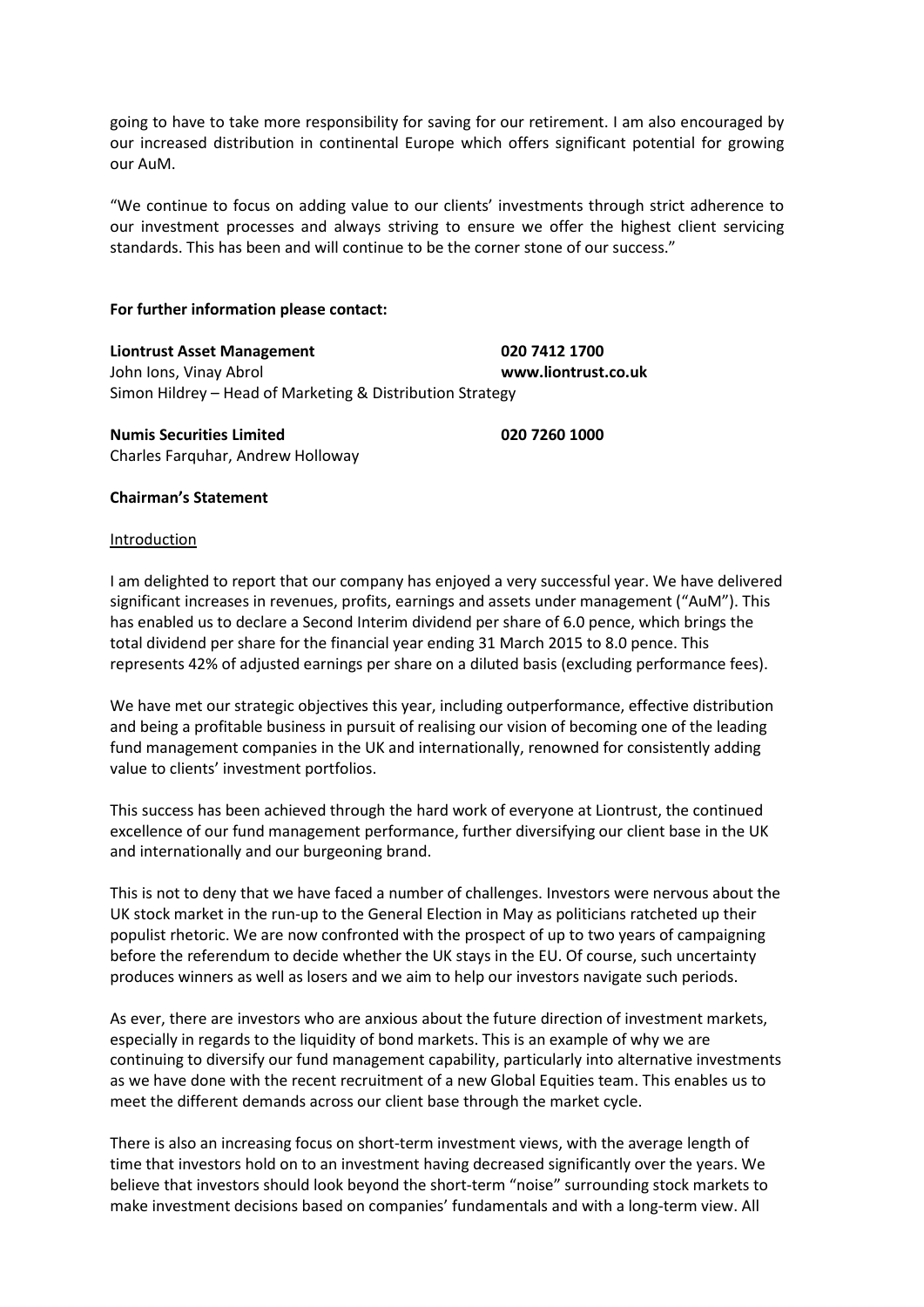our fund management teams have rigorous investment processes that ensure the way we manage money is predictable and repeatable and the track records of our funds show the benefit of this approach.

This is a very exciting time for fund management as we believe the industry is set to benefit from long-term demographic support as the mid-40s to mid-60s age group is set to expand significantly in the coming years. This group has both the greatest capacity and greatest incentive of any age group to save and invest. The removal of the compulsion for retirees to purchase an annuity by the age of 75, for example, is creating a significant pool of assets that require investment solutions and advice. We are well placed to meet these needs given our equity income and multi-asset propositions.

Thank you for your investment in and support of Liontrust Asset Management PLC.

## **Results**

Adjusted profit before tax was £12.102 million (2014: £8.352 million). Adjusted profit before tax is disclosed in order to give shareholders an indication of the profitability of the Group excluding non-cash (depreciation, intangible asset amortisation and share incentivisation related) expenses and non-recurring (professional fees relating to acquisition, cost reduction, restructuring, share incentivisation and severance compensation related) expenses ("Adjustments"), see note 5 below for a reconciliation of adjusted profit (or loss) before tax.

Profit before tax of £7.265 million (2014: £3.225 million) includes a loss of £4.837 million (2014: £5.127 million) of Adjustments.

## Dividend

The success in fund performance and distribution has resulted in an increase in revenues of 30% and a 45% increase in our adjusted profit before tax to £12.1 million. This has enabled the Board to declare a Second Interim dividend of 6.0 pence per share (2014: 2.0 pence) which will be payable on 23 July 2015 to shareholders who are on the register as at 25 June 2015, the shares going ex-dividend on 24 June 2015. The total dividend for the financial year ending 31 March 2015 is 8.0 pence per share (2014: 3.0 pence per share).

Adrian Collins Chairman 17 June 2015

### **Chief Executive's Statement**

### Introduction

It has been another good year for Liontrust. Our Adjusted Profit before Tax has risen by 45% to £12.1 million, our AuM has increased by 24%, our Retail AuM now exceeds £3 billion and our Institutional AuM is more than £1.1 billion.

Our fund management teams have continued to deliver long-term outperformance for our investors. Seven out of our eight actively managed unit trusts are in the first quartile of their respective sectors since launch or the current fund managers were appointed.

We are mindful of the ongoing debate about the level of charges levied by the fund management industry and the view that there will be continued downward pressure on margins over the next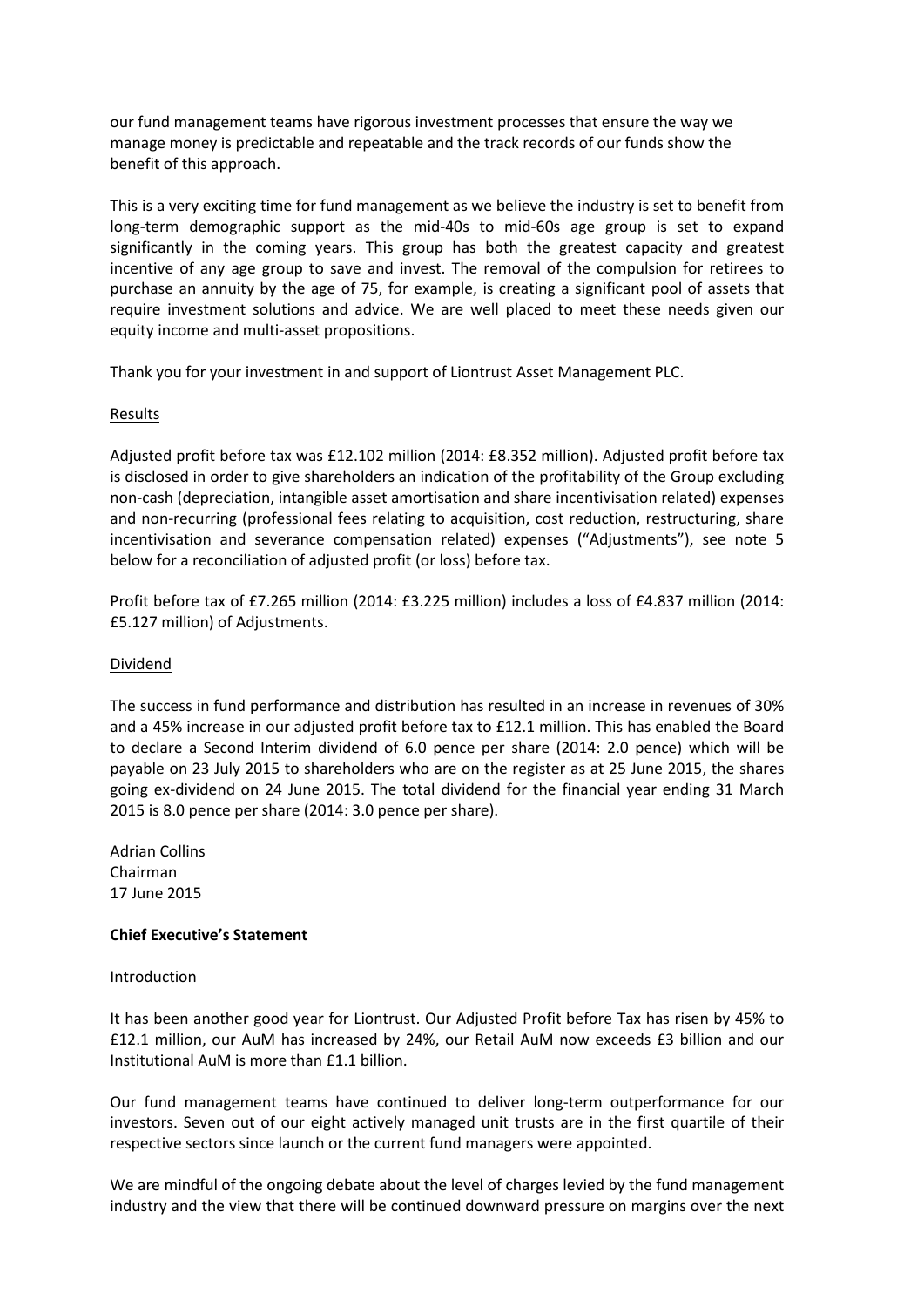few years. We focus on offering high-quality active management that delivers what investors expect. We do this through each team having rigorous investment processes so that investors know how their investments will be managed and how these approaches will be impacted by different market environments. This has led to a high degree of loyalty from investors even during challenging periods that all processes and fund managers endure. There will always be a place for active management that is able to add value to investors' portfolios over the long term.

We have further diversified our fund management capability through the recruitment of Kristof Bulkai, Patrick Cadell and Hugo Rogers. We are launching the Dublin-based Global Strategic Equity fund and then a global water and agriculture fund later this year. The enhancement of our alternative investments offering is important to meet clients' changing asset allocation and diversification requirements. We are building a range of funds and solutions that meet investors' needs throughout the market cycle.

One of our key objectives is to build a brand with strong awareness, which investors trust and which is associated with excellent performance. Achieving this will go a long way to enabling us to capture a significant proportion of the growing savings market.

#### Assets under Management

On 31 March 2015, our assets under management ("AuM") stood at £4,494 million and were broken down by type and process as follows:-

| <b>Process</b>        | Total         | <b>Institutional</b>     | <b>UK Retail</b> | <b>DPMS</b>              | <b>Offshore Funds</b>    |
|-----------------------|---------------|--------------------------|------------------|--------------------------|--------------------------|
|                       | $(\text{fm})$ | <u>(£m)</u>              | f(m)             | (fm)                     | <u>(fm)</u>              |
| Cashflow Solution     | 859           | 564                      | 284              |                          | 11                       |
| Economic Advantage    | 2,226         | 95                       | 2,100            |                          | 31                       |
| <b>Macro Thematic</b> | 1,037         | 403                      | 621              | ۰                        | 13                       |
| <b>Global Credit</b>  | 30            | $\overline{\phantom{a}}$ |                  | $\overline{\phantom{a}}$ | 30                       |
| Asia                  | 31            | ۰                        | 31               | ۰                        | $\overline{\phantom{0}}$ |
| Multi-Asset           | 255           | 99                       | ۰                | 156                      | $\overline{\phantom{0}}$ |
| Indexed               | 56            | ۰                        | 56               | -                        | ۰                        |
| Total                 | 4.494         | 1,161                    | 3,092            | 156                      | 85                       |

#### Fund Flows

Liontrust has recorded net inflows of £667 million in the year (2014: £381 million). A reconciliation of net flows and AuM over the year is as follows:-

|                                   | Total<br>$\mathbf{f}$ m | <b>Institutional</b><br>£m | <b>UK Retail</b><br>$fm$ | <b>DPMS</b><br>$\mathbf{f}$ m | <b>Offshore</b><br><b>Funds</b><br>£m |
|-----------------------------------|-------------------------|----------------------------|--------------------------|-------------------------------|---------------------------------------|
| Opening AuM - 1 April 2014        | 3,613                   | 657                        | 2,752                    | 114                           | 90                                    |
| Net flows                         | 667                     | 402                        | 236                      | 32                            | (3)                                   |
| Market and Investment performance | 214                     | 102                        | 104                      | 10                            | (2)                                   |
| Closing AuM - 31 March 2015       | 4.494                   | 1,161                      | 3,092                    | 156                           | 85                                    |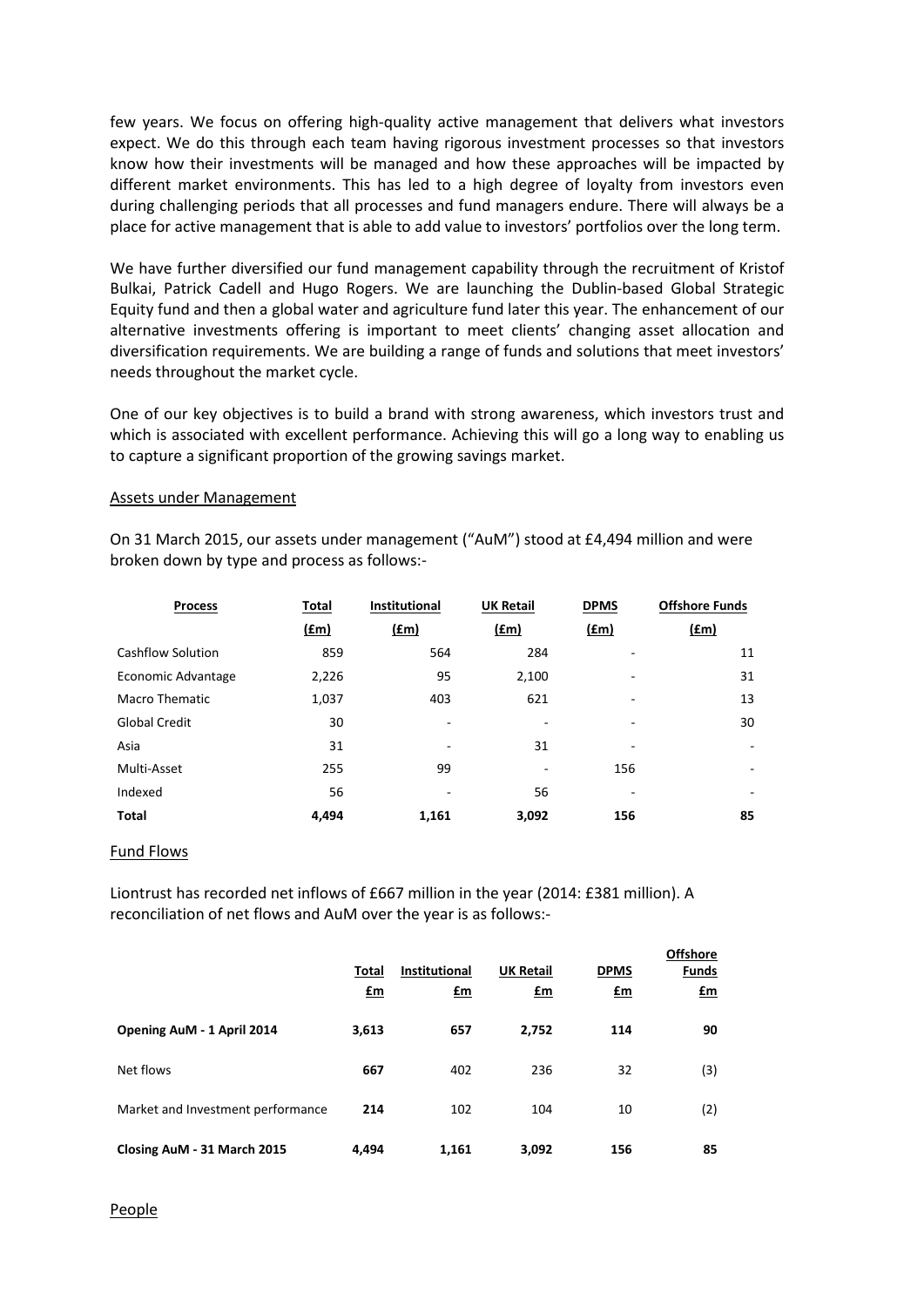A key strength of our business are our people. We strive to achieve a culture of excellence and best practice at Liontrust, appreciating that creating a positive, open and dynamic working environment enables us to attract and retain the best people. I would like to thank everyone at Liontrust for their hard work and contribution to the success of the business.

### **Outlook**

I am excited about the future outlook for Liontrust given the development of the business and the long-term savings market. The reforms to the post-retirement market are potentially very beneficial for the wealth and fund management industry beyond the opportunities produced by changing demographics.

My optimism also comes from the fact we now have seven talented fund management teams, we have been diversifying our fund management capability into alternatives, we have excellent long-term fund performance, we have built a strong distribution capability in the UK and internationally and have been broadening further our client base.

John Ions Chief Executive 17 June 2015

### **Extracts from the Strategic Report**

### UK Retail fund performance

Detailed quartile rankings by fund over one, three and five years and since launch or the fund manager was appointed are shown in the table below:

|                                     | <b>Quartile</b><br>ranking<br>- 1 year | <b>Quartile</b><br>ranking<br>- 3 year | <b>Quartile</b><br>ranking<br>- 5 year | <b>Quartile</b><br>ranking $-$<br><b>Since</b><br><b>Manager</b><br>tenure | Launch /<br><b>Manager</b><br>appointed |
|-------------------------------------|----------------------------------------|----------------------------------------|----------------------------------------|----------------------------------------------------------------------------|-----------------------------------------|
| Liontrust Macro Equity Income Fund  | 2                                      | 3                                      | 2                                      | 1                                                                          | 31/10/2003                              |
| Liontrust Macro UK Growth Fund      | 1                                      | 2                                      | 2                                      | 1                                                                          | 01/08/2002                              |
| Liontrust UK Growth Fund            | 1                                      | 3                                      | 1                                      | 1                                                                          | 25/03/2009                              |
| Liontrust Special Situations Fund   | 2                                      | 2                                      | 1                                      | 1                                                                          | 10/11/2005                              |
| Liontrust UK Smaller Companies Fund | 3                                      | 2                                      | 2                                      | 1                                                                          | 08/01/1998                              |
| Liontrust European Growth Fund      | 4                                      | 4                                      | 2                                      | 1                                                                          | 15/11/2006                              |
| Liontrust Asia Income Fund          | 3                                      | $\overline{2}$                         | ۰                                      | 1                                                                          | 05/03/2012                              |
| Liontrust Global Income Fund        | 4                                      |                                        |                                        | 3                                                                          | 03/07/2013                              |

Source: Financial Express, total return, bid to bid, to 31 March 2015 unless otherwise stated. The above funds are all UK authorised unit trusts (retail share class). Liontrust FTSE 100 Tracker Fund (index fund) not included. Liontrust Global Income Fund's investment objective changed to Global Income on 3 July 2013. Past performance is not a guide to the future; the value of investments and the income from them can fall as well as rise. Investors may not get back the amount originally subscribed.

## **Consolidated Statement of Comprehensive Income For the year ended 31 March 2015**

Year Year ended ended 31-Mar-15 31-Mar-14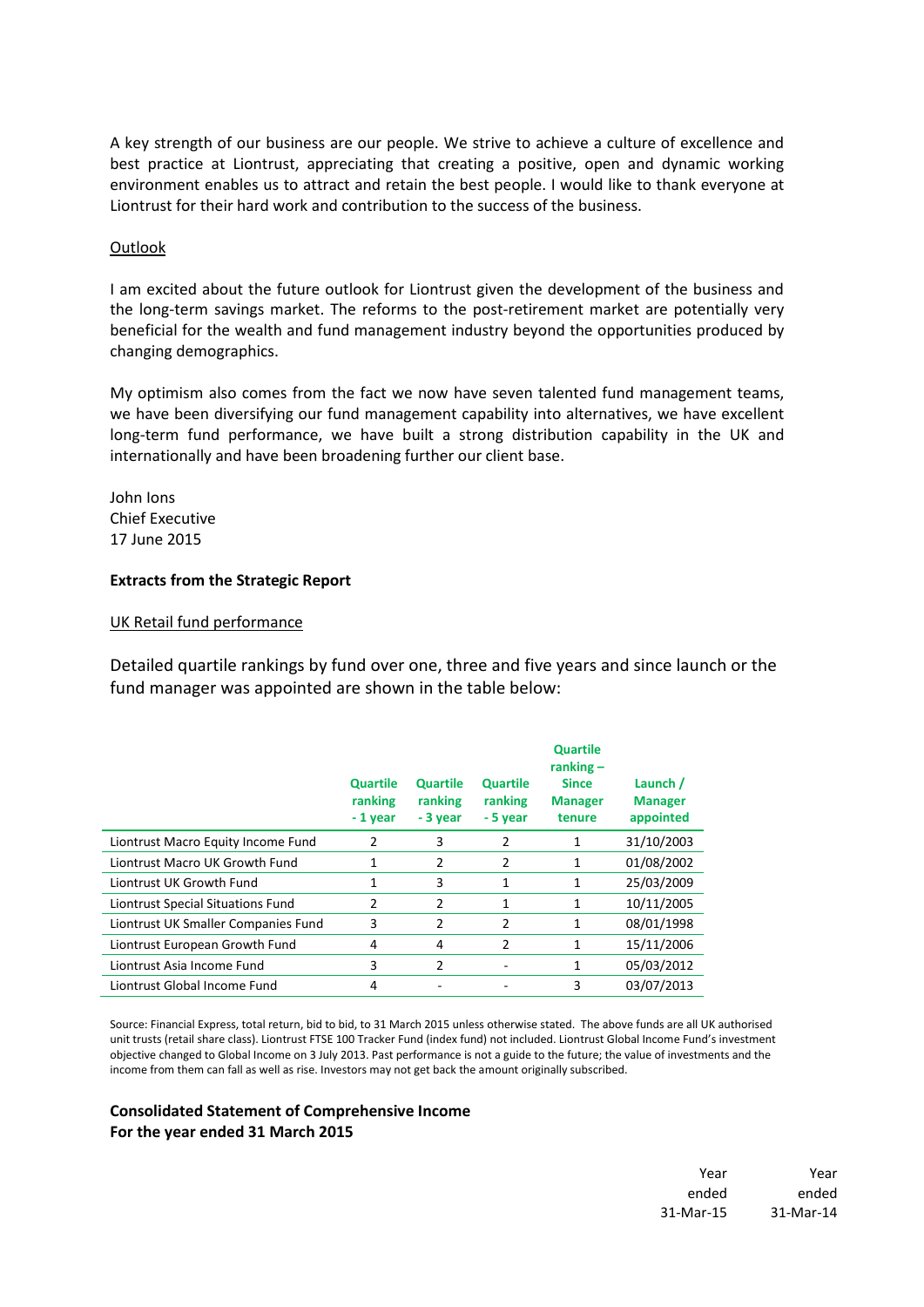|                                           | <b>Notes</b>   | £'000     | (restated)<br>£'000 |
|-------------------------------------------|----------------|-----------|---------------------|
|                                           |                |           |                     |
| Revenue                                   |                | 36,821    | 28,459              |
| Cost of sales                             |                | (57)      | (87)                |
| <b>Gross profit</b>                       | 3              | 36,764    | 28,372              |
| Realised loss on sale of financial assets |                | 2         |                     |
| Administration expenses                   | $\overline{4}$ | (29, 522) | (25,089)            |
| <b>Operating profit</b>                   |                | 7,244     | 3,283               |
|                                           |                |           |                     |
| Interest receivable                       |                | 21        | 23                  |
| Interest payable                          |                |           | (81)                |
| Profit before tax                         |                | 7,265     | 3,225               |
| Taxation                                  |                | (1,058)   | (1, 104)            |
|                                           |                |           |                     |
| Profit for the year                       |                | 6,207     | 2,121               |
|                                           |                |           |                     |
| Other comprehensive income                |                |           |                     |
| <b>Total comprehensive income</b>         |                | 6,207     | 2,121               |
| <b>Earnings per share</b>                 |                | Pence     | Pence               |
| <b>Basic</b>                              | 6              | 14.61     | 5.64                |
| Diluted                                   | 6              | 13.58     | 4.58                |

There has been a restatement of the 2014 financial statements as detailed in note 10.

The notes 1 to 10 form an integral part of this condensed consolidated financial information.

# **Consolidated Balance Sheet As at 31 March 2015**

|                                                      | 31-Mar-15<br>£'000 | 31-Mar-14<br>(restated)<br>£'000 | 31-Mar-13<br>(restated)<br>£'000 |
|------------------------------------------------------|--------------------|----------------------------------|----------------------------------|
| <b>Assets</b>                                        |                    |                                  |                                  |
| Non current assets                                   |                    |                                  |                                  |
| Intangible assets                                    | 4,998              | 7,446                            | 10,098                           |
| Property, plant and equipment                        | 277                | 265                              | 184                              |
| Deferred tax assets                                  | 1,088              | 1,228                            | 1,757                            |
| <b>Total non current assets</b>                      | 6,363              | 8,939                            | 12,039                           |
| <b>Current assets</b>                                |                    |                                  |                                  |
| Trade and other receivables                          | 32,405             | 31,328                           | 31,123                           |
| Financial assets                                     | 242                | 703                              | 131                              |
| Cash and cash equivalents                            | 16,393             | 15,273                           | 10,483                           |
| <b>Total Current assets</b>                          | 49,040             | 47,304                           | 41,737                           |
| <b>Liabilities</b>                                   |                    |                                  |                                  |
| <b>Non current liabilities</b>                       |                    |                                  |                                  |
| Convertible unsecured loan stock - Loan<br>component |                    |                                  | (2,621)                          |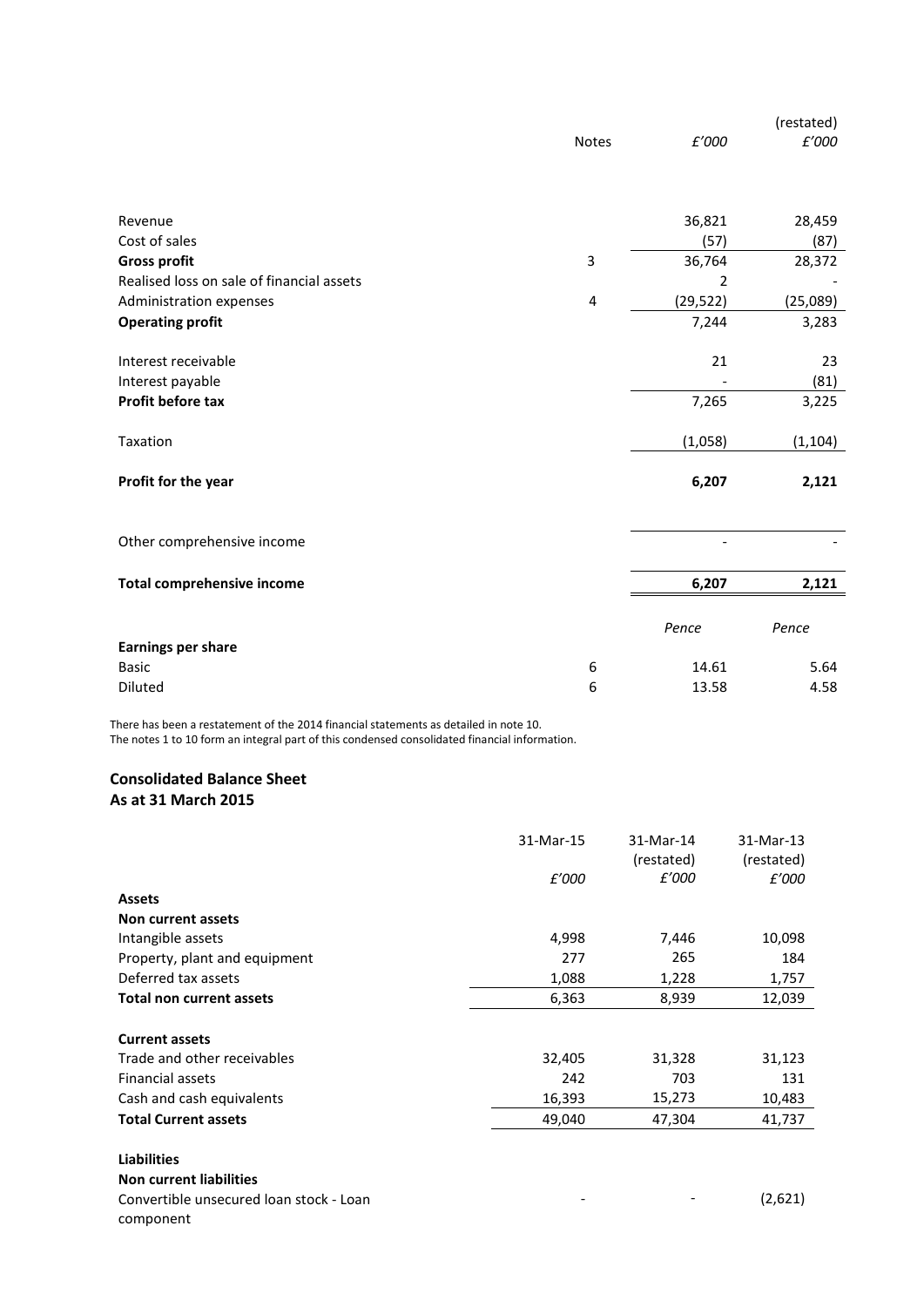| <b>Current liabilities</b>                         |           |          |           |
|----------------------------------------------------|-----------|----------|-----------|
| Trade and other payables                           | (30, 969) | (35,635) | (34,402)  |
| Corporation tax payable                            | (686)     | (437)    |           |
| <b>Total Current liabilities</b>                   | (31, 655) | (36,072) | (34, 402) |
|                                                    |           |          |           |
| Net current assets                                 | 17,385    | 11,232   | 7,335     |
|                                                    |           |          |           |
| <b>Net assets</b>                                  | 23,748    | 20,171   | 16,753    |
|                                                    |           |          |           |
| Shareholders' equity attributable to owners of the |           |          |           |
| parent                                             |           |          |           |
| Ordinary shares                                    | 454       | 424      | 398       |
| Share premium                                      | 17,692    | 17,692   | 14,692    |
| Capital redemption reserve                         | 19        | 19       | 15        |
| Convertible unsecured loan stock - Equity          |           |          |           |
| component                                          |           |          | 479       |
| Retained earnings                                  | 11,395    | 14,263   | 13,371    |
| Own shares held                                    | (5, 812)  | (12,227) | (12, 202) |
| <b>Total equity</b>                                | 23,748    | 20,171   | 16,753    |

There has been a restatement of the 2013 and 2014 financial statements as detailed in note 10. The notes 1 to 10 form an integral part of this condensed consolidated financial information.

# **Consolidated Cash Flow Statement**

# **For the year ended 31 March 2015**

|                                                                                                                | Year<br>ended<br>31-Mar-15<br>£'000 | Year<br>ended<br>31-Mar-14<br>£'000 |
|----------------------------------------------------------------------------------------------------------------|-------------------------------------|-------------------------------------|
| Cash flows from operating activities                                                                           |                                     |                                     |
| Cash received from operations<br>Cash paid in respect of operations                                            | 41,411<br>(33, 477)                 | 35,581<br>(28, 789)                 |
| Net cash (paid)/received from changes in unit trust receivables and<br>payables                                | (2,964)                             | 311                                 |
| Net cash used in operations                                                                                    | 4,970                               | 7,103                               |
| Interest received<br>Tax paid                                                                                  | 21<br>(657)                         | 23                                  |
| Net cash generated from operating activities                                                                   | 4,334                               | 7,126                               |
| Cash flows from investing activities<br>Purchase of property and equipment<br>Purchase of ICIs<br>Acquisitions | (103)<br>(694)                      | (146)<br>(228)                      |
| Purchase of seeding investments                                                                                | (180)                               | (42)                                |
| Sale of seeding investments<br>Net cash used in investing activities                                           | 4<br>(973)                          | (416)                               |
| Cash flows from financing activities<br>Issue of new shares                                                    | 30                                  | 3,030                               |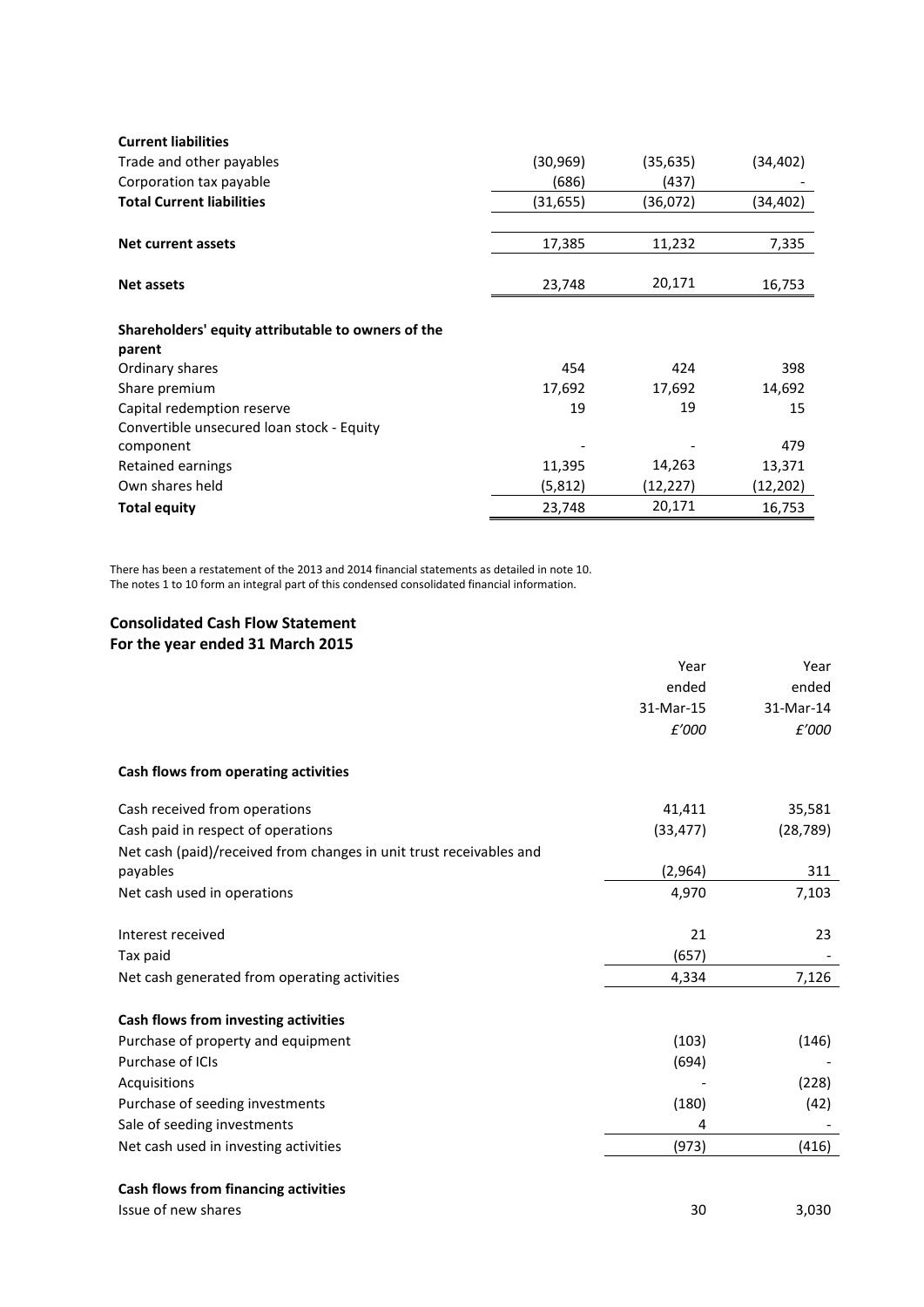| Purchase of own shares                        | (553)    | (1,019) |
|-----------------------------------------------|----------|---------|
| Conversion convertible unsecured loan stock   |          | (3,030) |
| Repayment of convertible unsecured loan stock |          | (70)    |
| Interest payable on Convertible Loan          |          | (81)    |
| Dividends paid                                | (1,718)  | (750)   |
| Net cash used in financing activities         | (2, 241) | (1,920) |
| Net increase in cash and cash equivalents     | 1,120    | 4,790   |
| Opening cash and cash equivalents*            | 15,273   | 10,483  |
| Closing cash and cash equivalents             | 16,393   | 15,273  |

\* Cash and cash equivalents consists only of cash balances.

The notes 1 to 10 form an integral part of this condensed consolidated financial information.

# **Consolidated Statement of Change in Equity For the year ended 31 March 2015**

| <b>Balance at 31 March</b><br>2015                | 454                | 17,692                  | 19                       | 11,395               | (5, 812)              | 23,748          |
|---------------------------------------------------|--------------------|-------------------------|--------------------------|----------------------|-----------------------|-----------------|
| Equity share options<br>issued                    |                    |                         |                          | 305                  |                       | 305             |
| Purchase of ICI's                                 |                    |                         | $\overline{\phantom{0}}$ | (7,662)              | 6,968                 | (694)           |
| Purchase of own shares                            |                    |                         |                          |                      | (553)                 | (553)           |
| <b>Shares</b><br>issued                           | 30                 |                         |                          |                      |                       | 30              |
| <b>Dividends</b><br>paid                          |                    |                         | $\overline{\phantom{0}}$ | (1,718)              |                       | (1,718)         |
| Total comprehensive<br>income for the period      |                    |                         |                          | 6,207                |                       | 6,207           |
| Profit for the year                               |                    |                         |                          | 6,207                |                       | 6,207           |
| <b>Balance at 1 April 2014</b><br>brought forward | 424                | 17,692                  | 19                       | 14,263               | (12, 227)             | 20,171          |
|                                                   | £ '000             | £ '000                  | £ '000                   | £ '000               | £ '000                | £ '000          |
|                                                   | Ordinary<br>shares | <b>Share</b><br>premium | Capital<br>redemption    | Retained<br>earnings | Own<br>shares<br>held | Total<br>Equity |

# **Consolidated Statement of Change in Equity For the year ended 31 March 2014 (restated)**

|          |         |            |         |          | Own    |        |
|----------|---------|------------|---------|----------|--------|--------|
| Ordinary | Share   | Capital    | Loan    | Retained | shares | Total  |
| shares   | premium | redemption | equity  | earninas | held   | Eauity |
|          |         |            | element |          |        |        |
| £ '000   | £ '000  | £ '000     | £ '000  | £ '000   | £ '000 | £ '000 |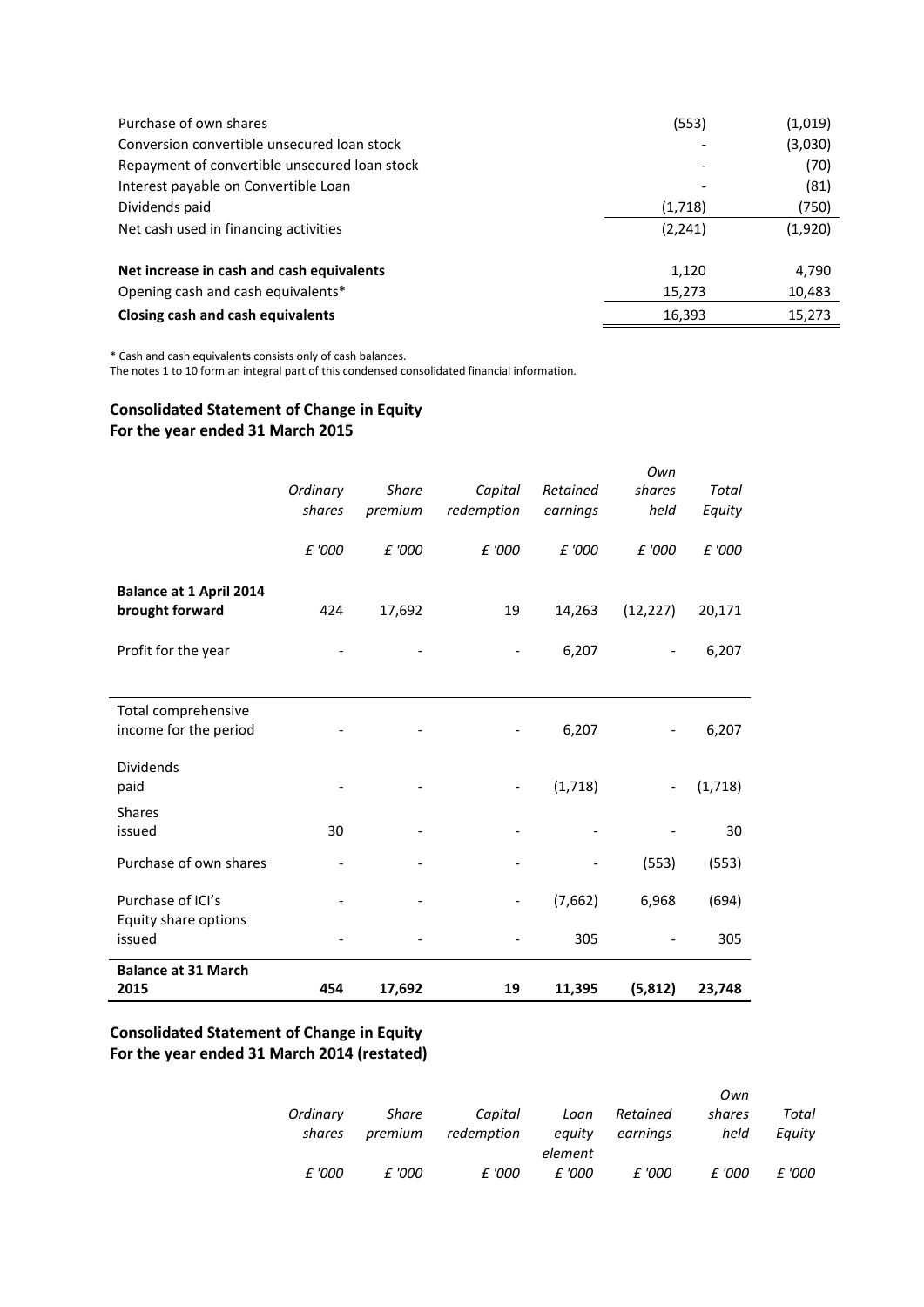| <b>Balance at 1 April 2013</b><br>brought forward                               | 398 | 14,692 | 15 | 479                          | 13,371 | (12, 202) | 16,753  |
|---------------------------------------------------------------------------------|-----|--------|----|------------------------------|--------|-----------|---------|
|                                                                                 |     |        |    |                              |        |           |         |
| Profit for the year                                                             |     |        |    | $\qquad \qquad \blacksquare$ | 2,121  |           | 2,121   |
|                                                                                 |     |        |    |                              |        |           |         |
| Total comprehensive                                                             |     |        |    |                              |        |           |         |
| income for the period                                                           |     |        |    |                              | 2,121  |           | 2,121   |
| Dividends paid                                                                  |     |        |    | $\qquad \qquad \blacksquare$ | (750)  |           | (750)   |
| Net losses as part of the<br>acquisition of North<br><b>Investment Partners</b> |     |        |    |                              |        |           |         |
| Limited                                                                         |     |        |    |                              | (202)  |           | (202)   |
| Conversion of<br>Convertible unsecured<br>loan stock - Equity                   |     |        |    |                              |        |           |         |
| component                                                                       |     | 479    |    | (479)                        |        |           |         |
| <b>Shares</b>                                                                   |     |        |    |                              |        |           |         |
| issued                                                                          | 26  | 2,521  | 4  |                              |        |           | 2,551   |
| Purchase of own shares                                                          |     |        |    |                              | (994)  | (25)      | (1,019) |
| Equity share options<br>issued                                                  |     |        |    |                              | 717    |           | 717     |
| <b>Balance at 31 March</b><br>2014                                              | 424 | 17,692 | 19 |                              | 14,263 | (12, 227) | 20,171  |

There has been a restatement if the 2014 financial statements as detailed in note 10.

The notes 1 to 10 form an integral part of this condensed consolidated financial information.

# **Notes to the Financial Statements**

## **1. Accounting policies**

The Group's accounting policies are consistent with those set out in the Annual Report and Accounts for the year ended 31 March 2014.

# **2. Segmental reporting**

The Group's operates only in one business segment - Investment management.

The Group offers different fund products through different distribution channels. All financial, business and strategic decisions are made centrally by the Board, which determines the key performance indicators of the Group. The Group reviews financial information presented at a Group level. The Board, is therefore, the chief operating decision-maker for the Group. The information used to allocate resources and assess performance is reviewed for the Group as a whole. On this basis, the Group considers itself to be a single-segment investment management business.

# **3. Revenue (Gross Profit)**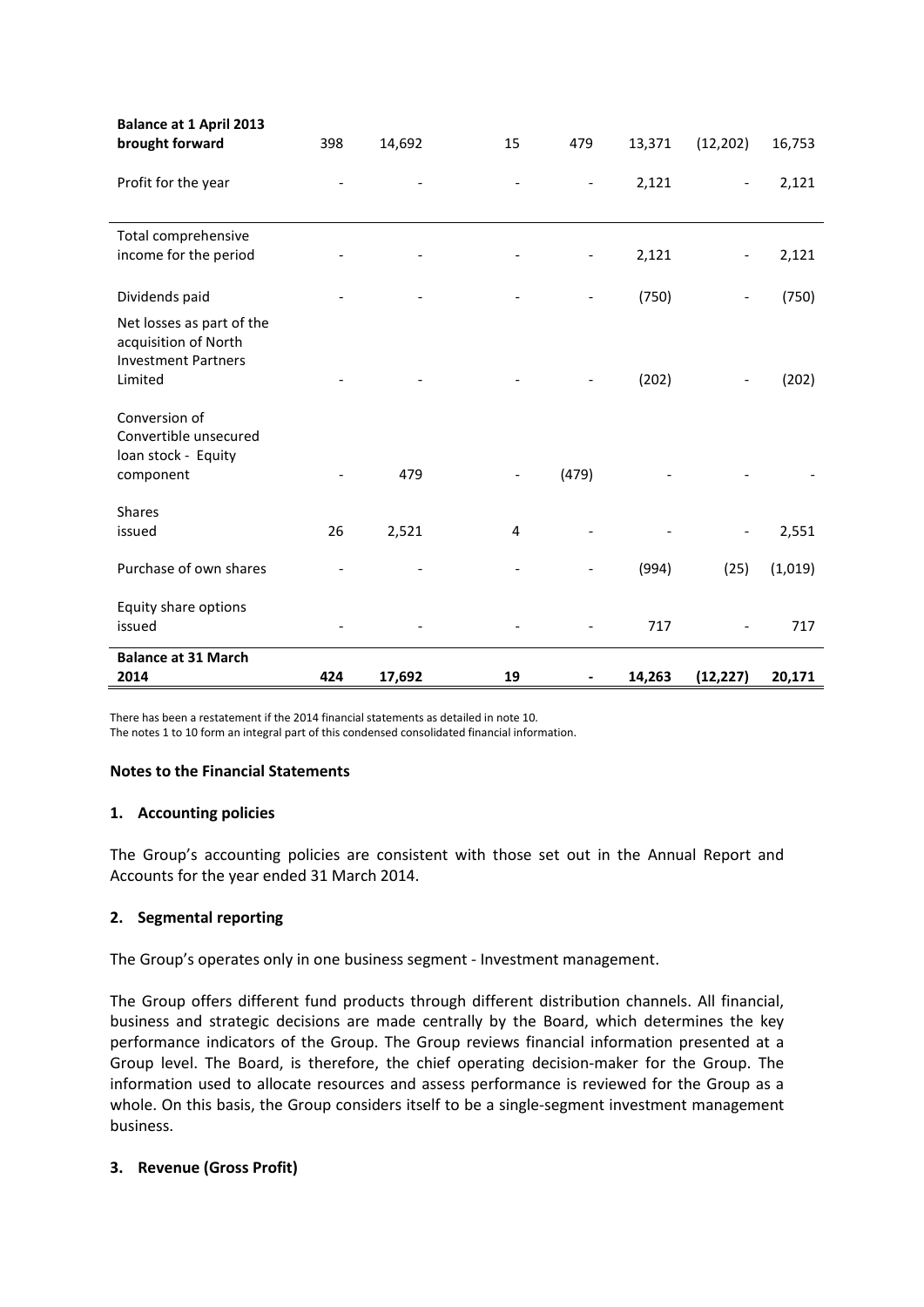|                           | Year      | Year      |
|---------------------------|-----------|-----------|
|                           | Ended     | ended     |
|                           | 31-Mar-15 | 31-Mar-14 |
|                           | £'000     | £'000     |
|                           |           |           |
| - Revenue                 | 33,574    | 28,459    |
| - Performance fee revenue | 3,190     |           |
| <b>Gross Profit</b>       | 36,764    | 28,459    |

### **4. Administration expenses from Continuing Operations**

|                                                    | Year ended | Year ended |
|----------------------------------------------------|------------|------------|
|                                                    | 31-Mar-15  | 31-Mar-14  |
|                                                    |            | (restated) |
|                                                    | £'000      | £'000      |
| <b>Employee related expenses</b>                   |            |            |
| Director and employee costs                        | 3,145      | 2,375      |
| Pensions                                           | 141        | 122        |
| Share incentivisation expense                      | 562        | 1,320      |
| Severance compensation                             | 31         | 99         |
|                                                    |            |            |
|                                                    | 3,879      | 3,916      |
| Non-employee related expenses                      |            |            |
| Members drawings charged as an expense             | 14,502     | 11,312     |
| Professional services (restructuring, acquisition  | 1,840      | 576        |
| related and other)*                                |            |            |
| Acquisition related expenses                       |            | 333        |
| Depreciation and Intangible asset amortisation     | 2,539      | 2,717      |
| Convertible loan repurchase                        |            | 82         |
| <b>Financial Services Compensation Scheme Levy</b> | (135)      |            |
| Other administration expenses                      | 6,897      | 6,153      |
|                                                    | 29,522     | 25,089     |

\* Includes legal expense relating to a claim made by a former member (see note 8)

### **5. Adjusted profit before tax**

Adjusted profit before tax is disclosed in order to give shareholders an indication of the profitability of the Group, non-cash (depreciation, intangible asset amortisation and share incentivisation related) expenses and non-recurring (acquisition, cost reduction, restructuring, share incentivisation and severance compensation related) expenses ("Adjustments"), and is reconciled in the table below.

|                                                     | Year ended<br>31-Mar-15<br>£'000 | Year ended<br>31-Mar-14<br>£'000 |
|-----------------------------------------------------|----------------------------------|----------------------------------|
| Profit for the year                                 | 6,207                            | 2,121                            |
| <b>Taxation</b>                                     | 1,058                            | 1,104                            |
| Profit/(loss) before tax from Continuing Operations | 7,265                            | 3,225                            |
| Share incentivisation expense                       | 562                              | 1,320                            |
| Severance compensation                              | 31                               | 99                               |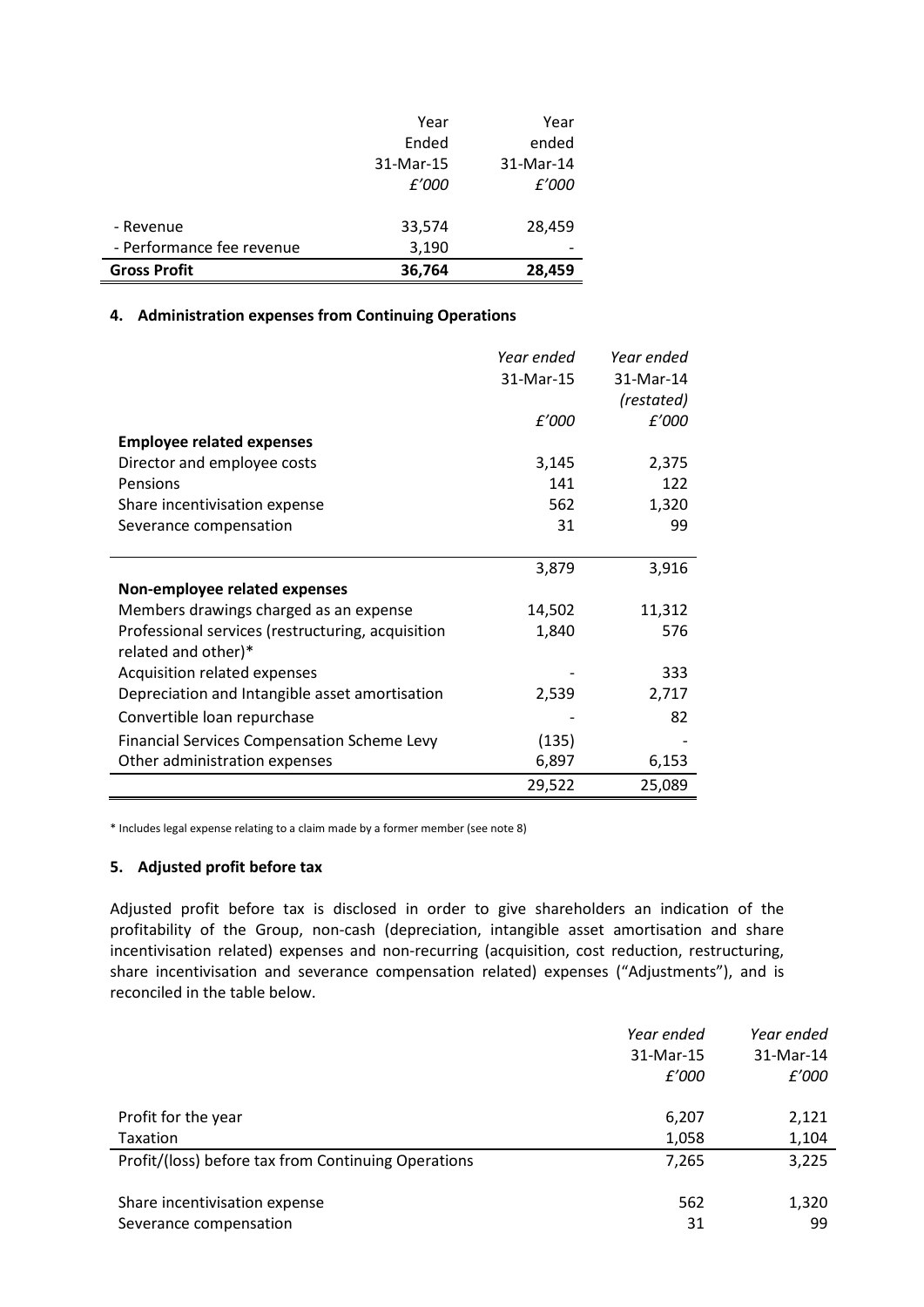| Professional services (restructuring, acquisition related and other) $(1)$ | 1,840  | 576   |
|----------------------------------------------------------------------------|--------|-------|
| Acquisition related costs                                                  |        | 333   |
| <b>Financial Services Compensation Scheme Levy</b>                         | (135)  |       |
| Convertible loan repurchase                                                |        | 82    |
| Depreciation and Intangible asset amortisation                             | 2,539  | 2,717 |
| Adjustments                                                                | 4,837  | 5,127 |
|                                                                            |        |       |
| Adjusted profit before tax                                                 | 12,102 | 8,352 |
|                                                                            |        |       |
| Interest receivable                                                        | (21)   | (23)  |
| Interest payable                                                           |        | 81    |
| Adjusted operating profit                                                  | 12,081 | 8,410 |
|                                                                            |        |       |
| Adjusted basic earnings per share <sup>(2)</sup>                           | 22.51  | 17.10 |
| Adjusted basic earnings per share (excluding performance fees) (2)(3)      | 20.56  | 17.10 |
| Adjusted diluted earnings per share <sup>(2)</sup>                         | 20.92  | 13.90 |
| Adjusted diluted earnings per share (excluding performance fees) $(2)(3)$  | 19.10  | 13.90 |

(1) Includes legal expense relating to a claim made by a former member (see note 8)

(2) Assumes a tax rate of 21% (2014: 23%)

(3) Performance fee revenues contribution calculated in line with operating margin of 32.9% (2014: 29.4%)

### **6. Earnings per share**

The calculation of basic earnings per share is based on profit after taxation for the year and the weighted average number of Ordinary Shares in issue for each period. The weighted average number of Ordinary Shares was 42,472,053 for the year (2014: 37,617,940). Shares held by the Liontrust Asset Management Employee Trust are not eligible for dividends and are treated as cancelled for the purposes of calculating earnings per share.

Diluted earnings per share are calculated on the same bases as set out above, after adjusting the weighted average number of Ordinary Shares for the effect of options to subscribe for new Ordinary Shares or Incentive Capital Interests or Ordinary Shares held in the Liontrust Asset Management Employee Trust that were in existence during the year ended 31 March 2015. The adjusted weighted average number of Ordinary Shares so calculated for the year was 45,700,575 (2014: 46,269,702). This is reconciled to the actual weighted number of Ordinary Shares as follows:

|                                                                   | 2015<br>number | 2014<br>number |
|-------------------------------------------------------------------|----------------|----------------|
| Weighted average number of Ordinary Shares                        | 42,472,053     | 37,617,940     |
| Weighted average number of dilutive Ordinary shares under option: |                |                |
| - to the Liontrust Senior Incentive Plan                          | 745,012        | 2,986,487      |
| - to the Liontrust Incentive Plan                                 | 66,587         | 199,099        |
| - to the Liontrust Option Plan                                    | 39,358         | 34,884         |
| - to the Liontrust Members Incentive Plan                         | 2,346,713      | 4,069,178      |
| - to the Deferred Bonus and Variable Allocation Plan              | 30,852         | 10,552         |
| Dilutive effect of shares from Convertible unsecured loan stock   |                | 1,351,562      |
| Adjusted weighted average number of Ordinary Shares               | 45,700,575     | 46,269,702     |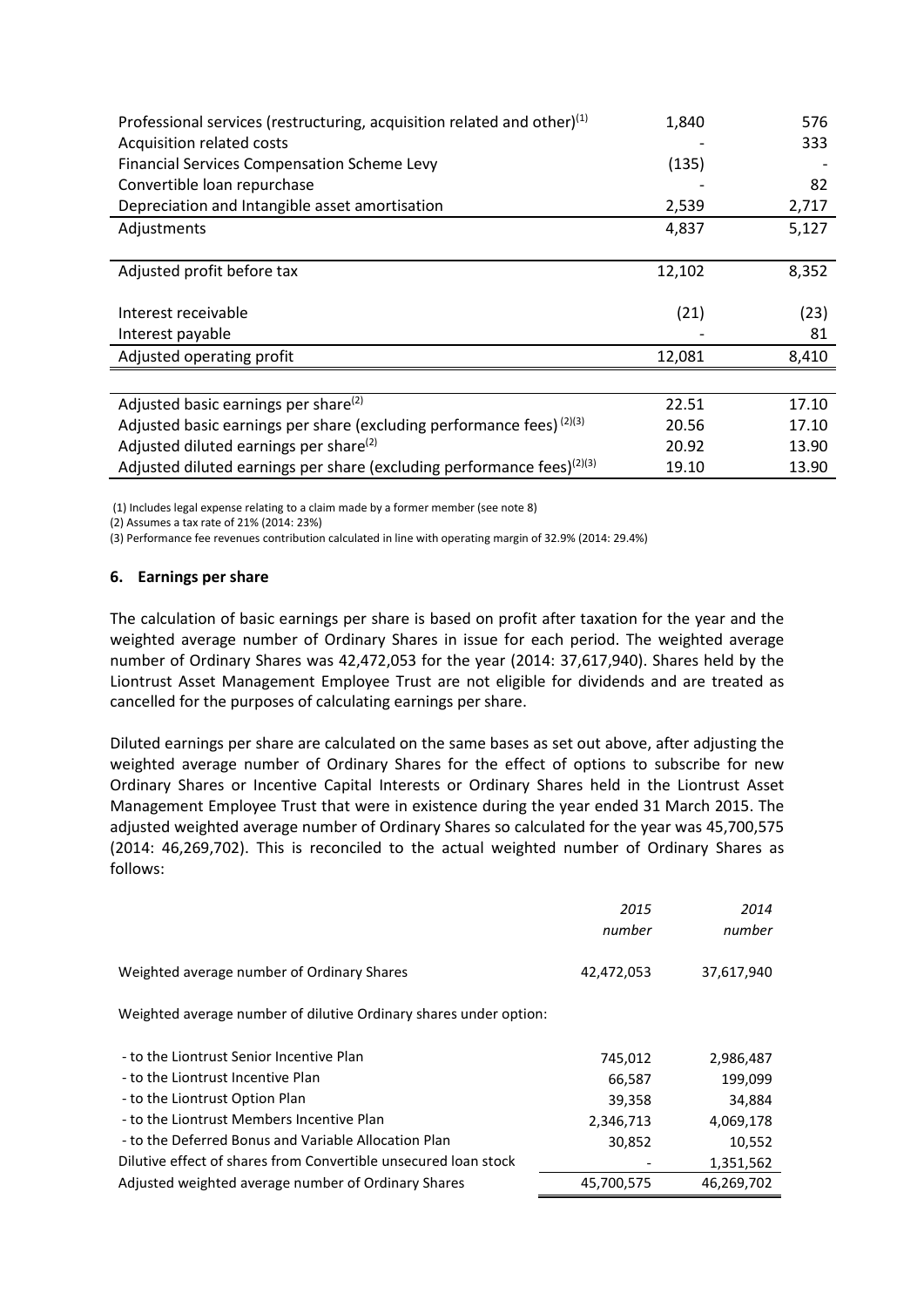Management have added the weighted average number of dilutive ordinary shares related to the Liontrust Members Incentive Plan and have adjusted the 2014 calculations accordingly.

# Based on the total profit for the year of £6,207,000 (2014: £2,121,000)

|                            | 2015  | 2014                |
|----------------------------|-------|---------------------|
|                            | pence | pence<br>(restated) |
| Basic earnings per share   | 14.61 | $5.64*$             |
| Diluted earnings per share | 13.58 | $4.58*$             |

\* Prior to the restatement the 2014 Basic earnings per share was 6.57 pence and the Diluted earnings per share was 5.85 pence.

### **7. Financial assets**

The Group holds financial assets that have been categorised within one of three levels using a fair value hierarchy that reflects the significance of the inputs into measuring the fair value. These levels are based on the degree to which the fair value is observable and are defined as follows:

- a) Level 1 fair value measurements are those derived from quoted prices (unadjusted) in active markets for identical assets and liabilities;
- b) Level 2 fair value measurements are those derived from inputs other than quoted prices included within level 1 that are observable for the asset or liability, either directly (i.e. as prices) or indirectly (i.e. derived from prices); and
- c) Level 3 fair value measurements are those derived from valuation techniques that include inputs for the asset or liability that are not based on observable market data.

As at the balance sheet date all financial assets are categorised as Level 1.

## Assets held as available-for-sale:

The Group's assets held as available-for-sale represent shares in Liontrust GF Global Strategic Bond Fund, Liontrust GF Special Situations Fund, Liontrust GF Macro Equity Income Fund, Liontrust GF European Strategic Equity Fund, Liontrust GF UK Growth Fund and Liontrust GF Global Income Fund (all sub-funds of Liontrust Global Funds Plc) and are valued at bid price). The gain on the fair value adjustments during the year net of tax was £nil (2014: £nil). Foreign currency assets are translated at rates of exchange ruling at the balance sheet date.

## **8. Contingent assets and liabilities**

The Group can earn performance fees on some of the segregated and fund accounts that it manages. In some cases a proportion of the fee earned is deferred until the next performance fee is payable or offset against future underperformance on that account. As there is no certainty that such deferred fees will be collectable in future years, the Group's accounting policy is to include performance fees in income only when they become due and collectable and therefore the element (if any) deferred beyond 31 March 2015 has not been recognised in the results for the year.

A contingent liability has arisen during the normal course of business which relates to a claim made by a former member against Liontrust Asset Management PLC, Liontrust Investment Partners LLP, Liontrust Investment Services Limited and the individual members of the LLP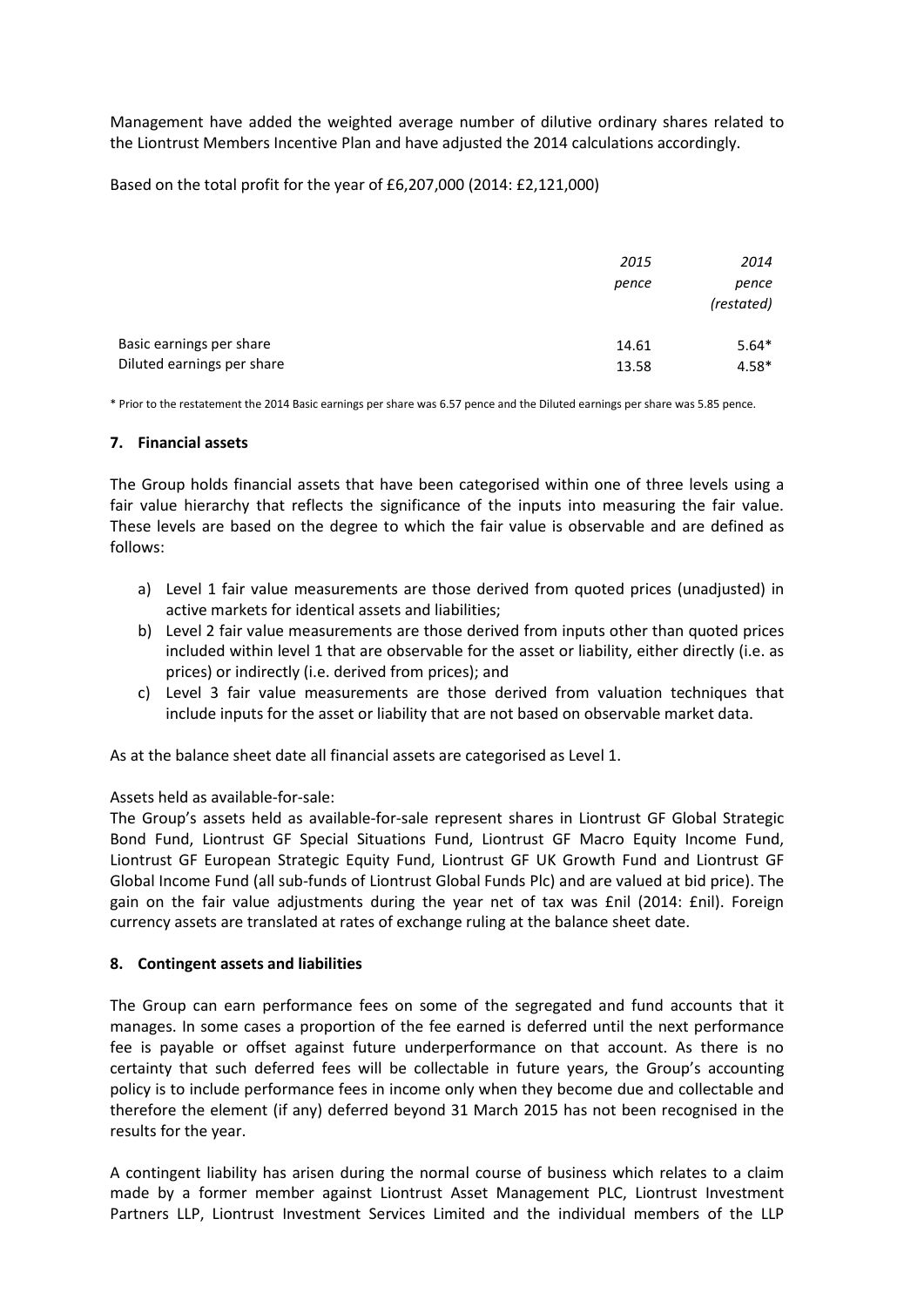(together, the "Respondents"). As the timing and amount of any potential liability cannot be reliably estimated at this stage they are not disclosed.

## **9. Key risks**

The Directors have identified the risks and uncertainties that affect the Group's business and believe that they are substantially the same for this year as the current risks as identified in the 2014 Annual Report and Accounts. These can be broken down into risks that are within the management's influence and risks that are outside it.

Risks that are within management's influence include areas such as the expansion of the business, prolonged periods of under-performance, loss of key personnel, human error, poor communication and service leading to reputational damage and fraud.

Risks outside the management's influence include falling markets, terrorism, a deteriorating UK economy, investment industry price competition and hostile takeovers.

Management monitor all risks to the business, they record how each risk is mitigated and have warning flags to identify increased risk levels. Management recognise the importance of risk management and view it as an integral part of the management process which is tied into the business model.

# **10. Prior period adjustment**

In preparing the accounts to 31 March 2015, the Directors have adjusted the accounting for the prior period. On 1 February 2011, 3 million share options were awarded by the Company under the Liontrust Senior Incentive Plan with a three year vesting period. These vested on 1 February 2014. As at the Company's financial year end on 31 March 2014 the options had not been exercised and a contingent liability was disclosed for the National Insurance Contribution ('NIC') which would become payable on exercise. The options were all exercised on 1 July 2014.

Having reviewed the accounting treatment of the potential liability to pay NIC, the Directors have concluded that it would more appropriately be accounted for in accordance with IFRS2 'Share based payments' with a liability being accrued from the grant date by reference to the fair value of the underlying options together with related corporation tax adjustment. Accordingly the financial statements have been restated to reflect the liability and expense as set out below:

| <b>Consolidated Statement of Comprehensive Income</b> | 31-Mar-14<br>Adjustment<br>£'000 |                                  |
|-------------------------------------------------------|----------------------------------|----------------------------------|
| Administration expenses - Share option NIC expense    | 453                              |                                  |
| Profit before tax from continuing operations          | (453)                            |                                  |
| Taxation                                              | 104                              |                                  |
| Profit for the period                                 | (349)                            |                                  |
| Basic Earnings per share                              | (0.93)                           |                                  |
| Diluted earnings per share                            | (0.82)                           |                                  |
| <b>Consolidated Balance Sheet</b>                     | 31-Mar-14<br>Adjustment<br>£'000 | 01-Apr-13<br>Adjustment<br>£'000 |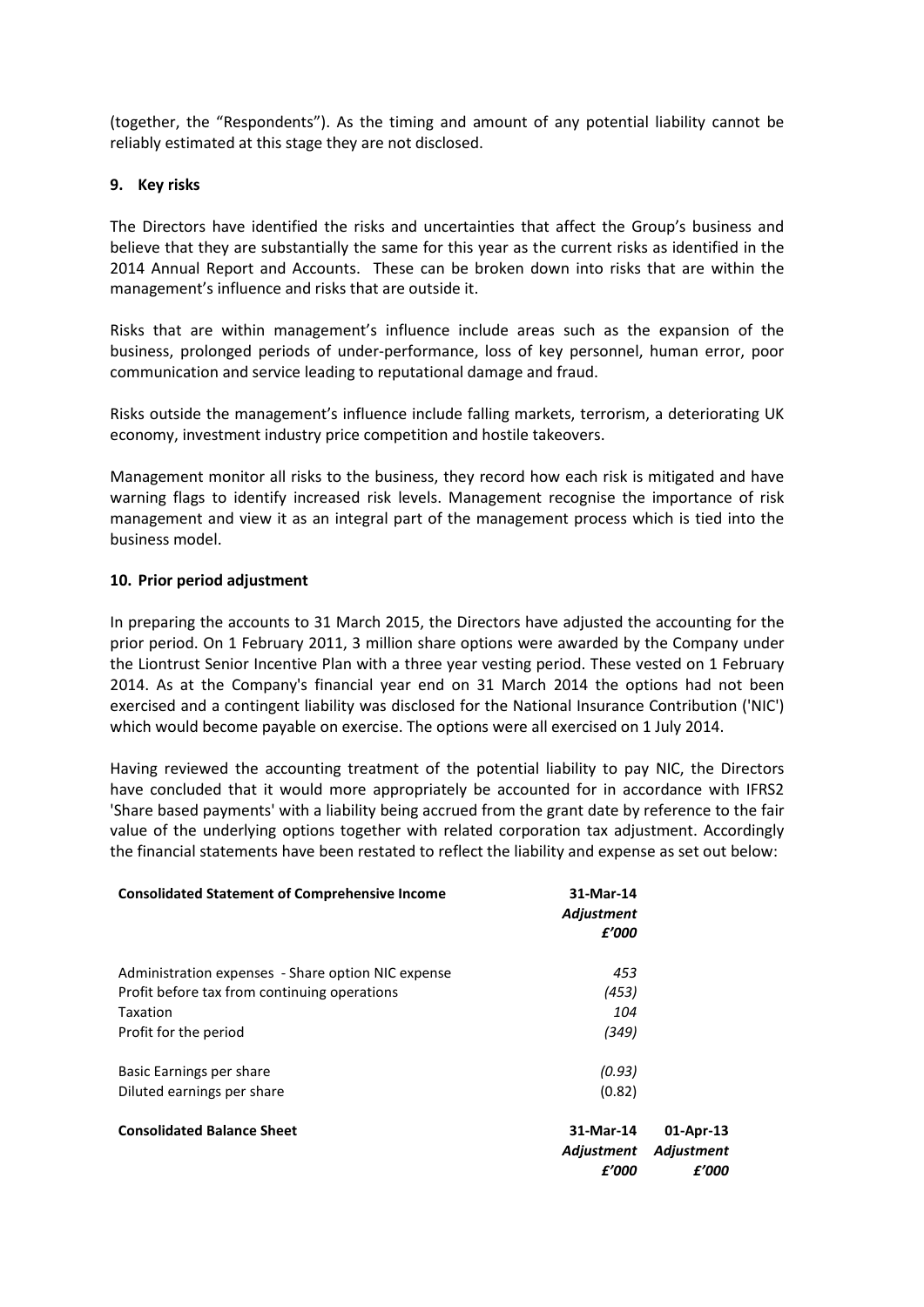| Trade and other payables | (990) | (537) |
|--------------------------|-------|-------|
| Corporation tax payable  | 233   | 129   |
| Retained earnings        | (757) | (408) |

As the adjusted profit calculation removes the effect of the share option awards, this is unaffected by the adjustment. There is no impact on the cash flows of the Group or the Company in prior periods**.**

## **11. Directors responsibility statement**

To the best of their knowledge and belief, the Directors confirm that:

The consolidated financial statements of Liontrust Asset Management PLC, prepared on a going concern basis in accordance with IFRS as adopted by the EU, give a true and fair view of the assets, liabilities, financial position and profit of Liontrust Asset Management PLC and the undertakings included in the consolidation taken as a whole;

the announcement includes a fair summary of the development and performance of the business and the position of Liontrust Asset Management PLC and the undertakings included in the consolidation taken as a whole and a description of the principal risks and uncertainties that they face;

- **a)** so far the Directors are aware, there is no relevant audit information of which the Company's auditors are unaware; and
- b) they have each taken all the steps that ought to have been taken by them as Directors in order to make themselves aware of any relevant audit information and to establish that the Company's auditors are aware of that information.

## **Forward Looking Statements**

This preliminary announcement constitutes non-statutory accounts under section 435 of the Companies Act 2006. The financial information for the year ended 31 March 2014 and 31 March 2013 has been abridged from the financial statements which received an unqualified audit report and which has been filed with the Registrar of Companies and did not contain a statement under section 498(2) or (3) of the Companies Act, 2006.

The Annual Report and Accounts is expected to be posted to shareholders on or around 24 June 2015.

The release, publication, transmission or distribution of this announcement in jurisdictions other than the United Kingdom may be restricted by law and therefore persons in such jurisdictions into which this announcement is released, published, transmitted or distributed should inform themselves about and observe such restrictions. Any failure to comply with the restrictions may constitute a violation of the securities laws of any such jurisdiction.

This Full Year Results announcement contains certain forward-looking statements with respect to the financial condition, results of operations and businesses and plans of the Group. These statements and forecasts involve risk and uncertainty because they relate to events and depend upon circumstances that have not yet occurred. There are a number of factors that could cause actual results or developments to differ materially from those expressed or implied by these forward-looking statements and forecasts. As a result, the Group's actual future financial condition, results of operations and business and plans may differ materially from the plans,